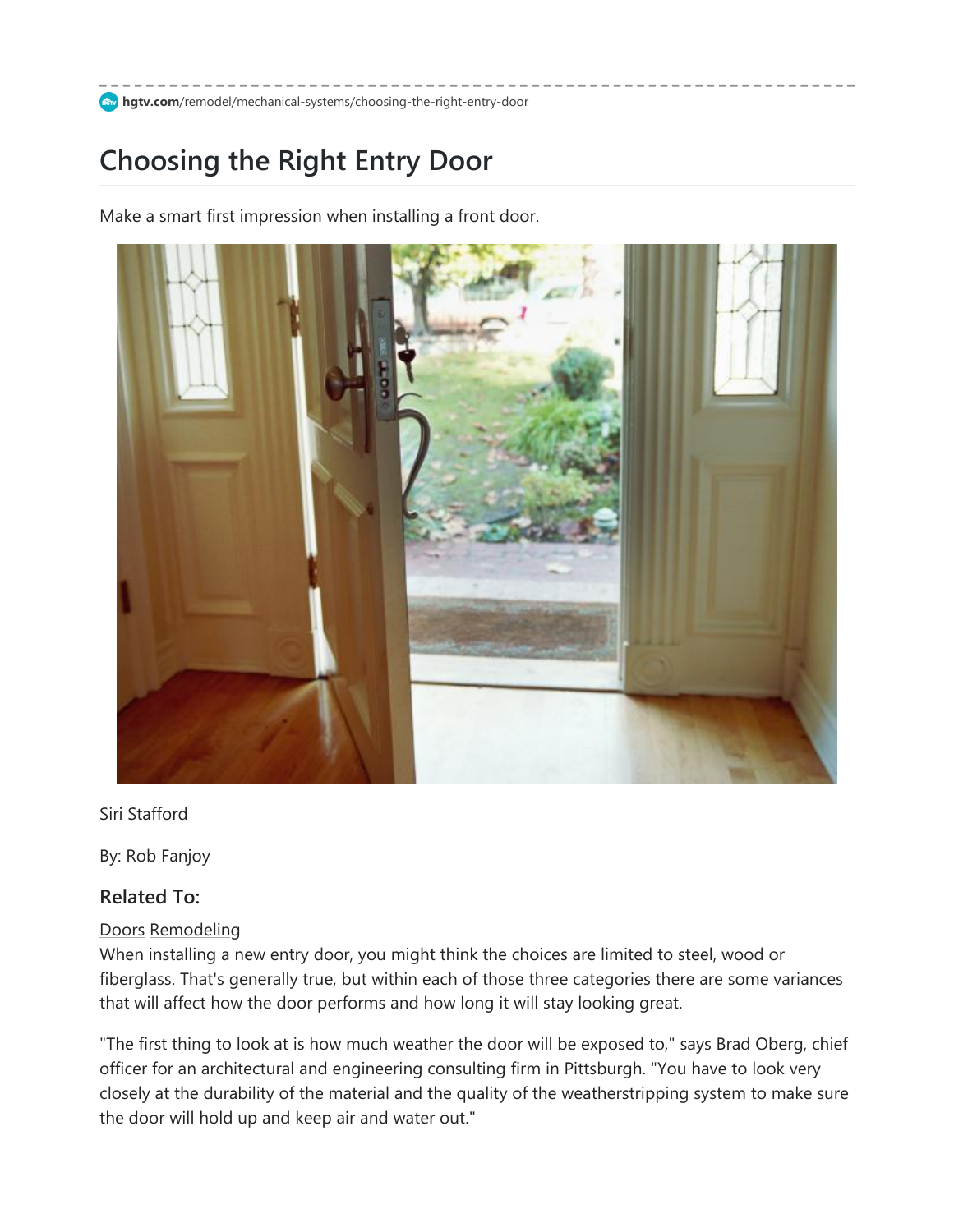**Steel.** Made of an inner frame of wood or steel with a 24-gauge steel skin (or thicker on premium doors), the cavities of most steel doors are filled with a high-density foam insulation. Finishes are usually a baked-on polyester finish, which may need periodic resealing. Premium doors have a vinyl coating for improved weather resistance or sometimes even a wood veneer that can take a stain.

If exposed to direct sunlight, some steel doors can build up so much heat they will be uncomfortable to touch. Also, some manufacturers will void the warranty if an aluminum storm door is paired with a steel door because heat will build up between the two and cause the steel door's finish to peel. Steel doors are also somewhat less energy efficient than wood or fiberglass; heat or cold can be conducted through to the inside surface unless a thermal break is incorporated into the door's construction.

**Wood.** A popular choice for aesthetic reasons, wood doors come in a wide variety of species and can take just about any stain or paint color. Some stock wood doors are actually veneer skins over an engineered wood core, which helps them resist shrinking, swelling and warping that is common with solid wood doors.

"Wood doors work best when installed in a protected area," Oberg says. "Unless they're under an overhang or located in a shaded area, the homeowner will have to perform a lot of maintenance, and warping will be a problem."

As a rule, wood doors with intricate moldings, thicker and wider stiles and rails and thicker panels are usually the best quality. High-end wood doors have panels up to 1-3/8" thick, compared with just 3/4" thick panels on economy models.

**Fiberglass and composite.** Tough and virtually maintenance-free (except when placed directly in harsh weather, in which case periodic resealing may be required), these doors can mimic the look and feel of a solid wood door. Typically made of molded skins of fiberglass on a framework of wooden stiles and rails, these doors contain polyurethane-foam insulation.

Fiberglass or composite doors typically carry the longest warranties of any of the three materials, and can run anywhere from \$200 for a basic unit without any glazing to up to \$4,000 for a complete entry system with sidelights and upscale hardware.

## **Other Factors**

Oberg points out that while each material has minor variances in energy efficiency, the most important thing that will decide how well a door performs in this area is weatherstripping and proper flashing and installation.

The American Architectural Manufacturers Association has published a great set of guidelines and has a list of verified products that ensure a quality weatherstripping system that will perform as expected for years.

He also recommends that builders look closely at the threshold system (adjustable ones are desired) and the glazing system, if present (make sure it is properly supported from within, not just "popped in").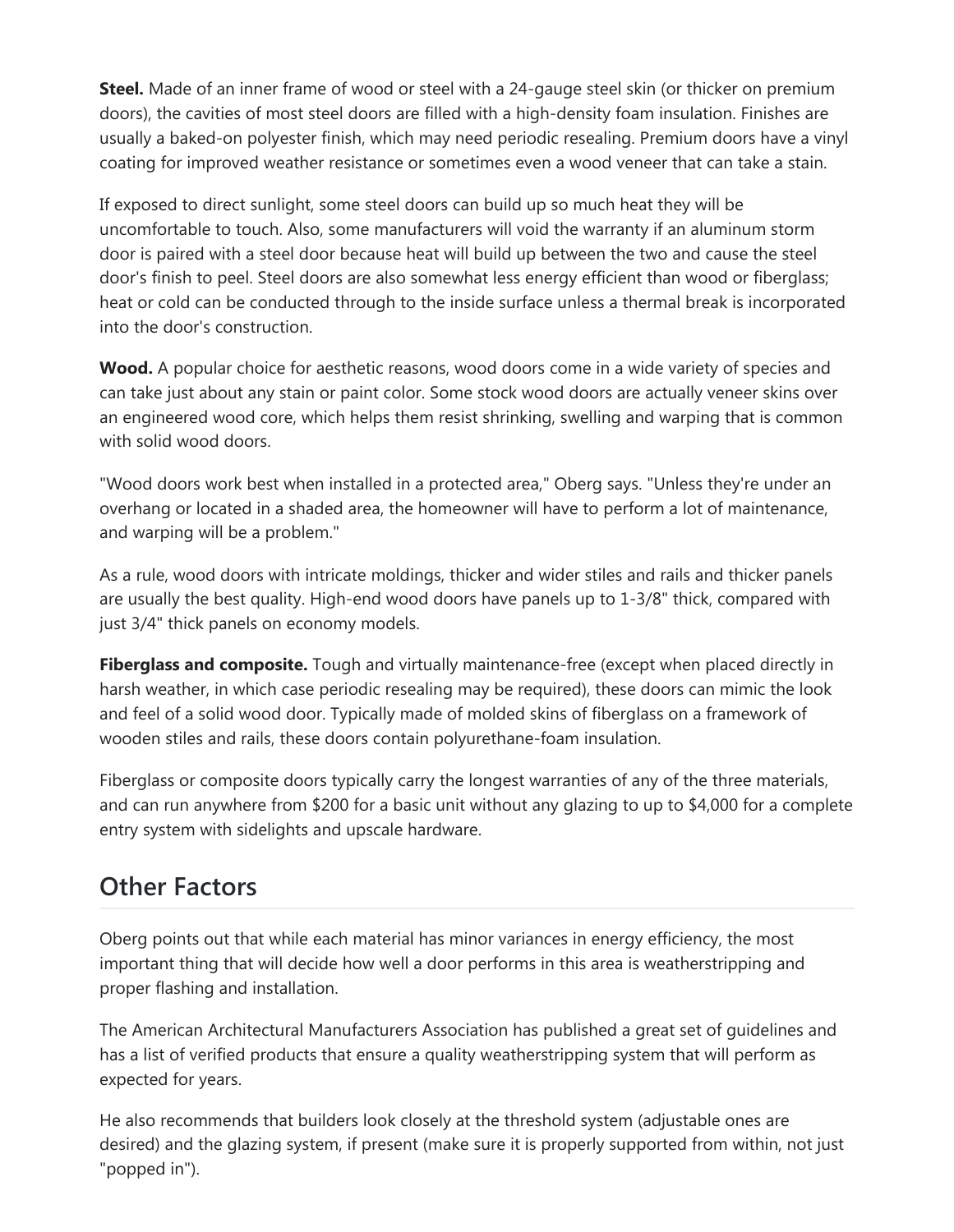"Front doors are a major aesthetic portion of any house," Oberg says. "And in smaller homes it can also be a major part of the ventilation system. Take the time to research the products."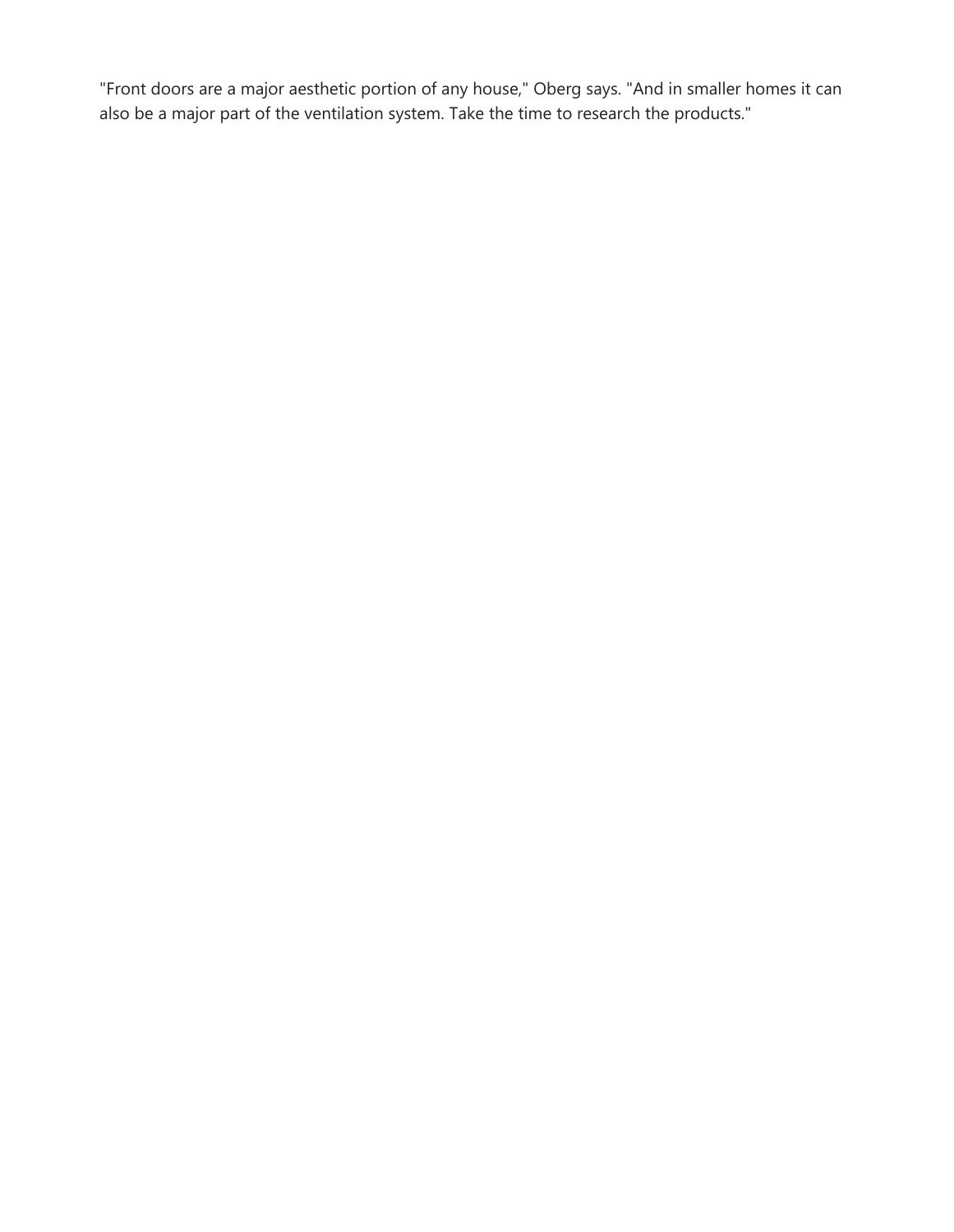